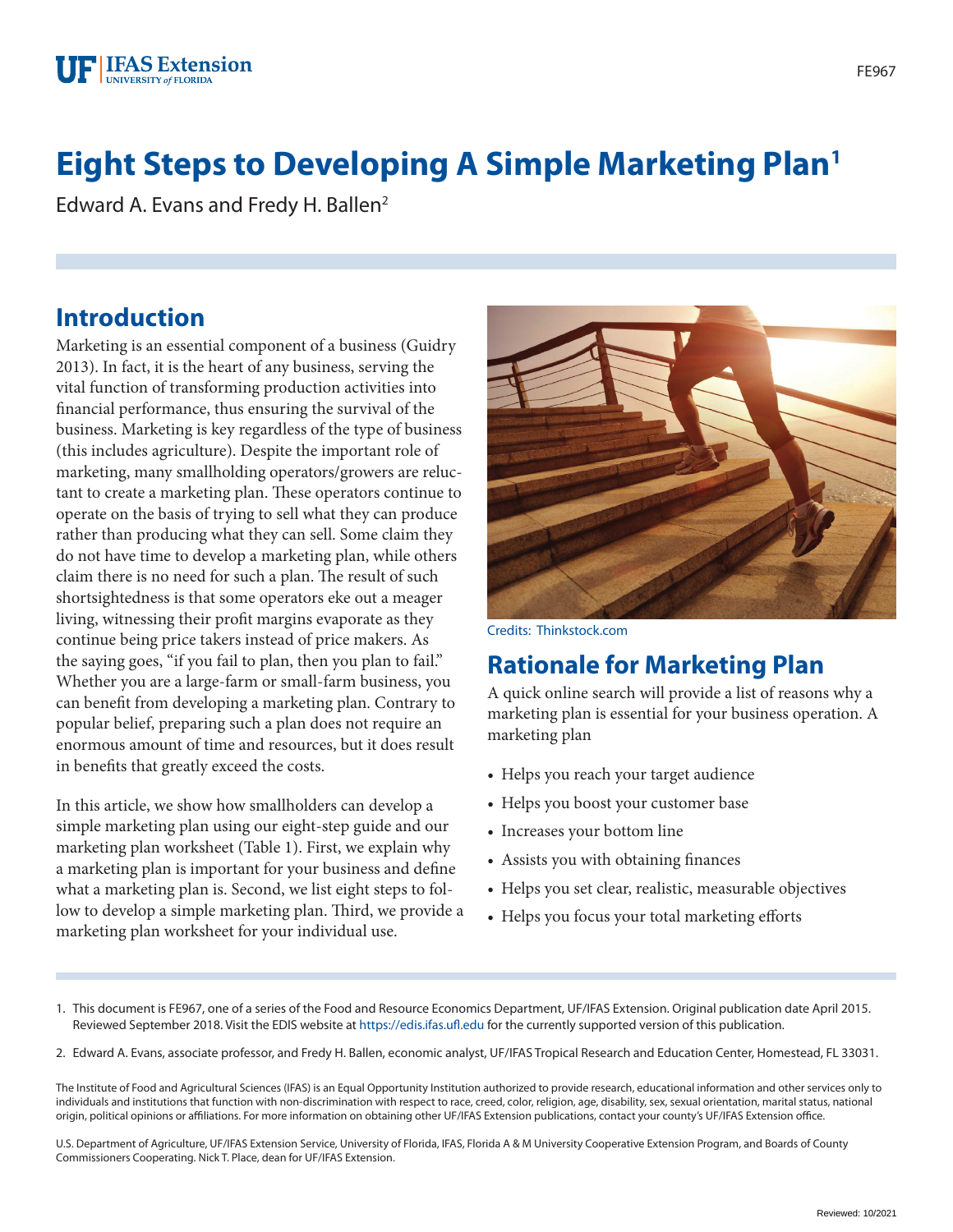# **Definitions of a Marketing Plan**

Marketing has different definitions depending on the person you ask. Many people define marketing as selling and advertising; however, marketing is much more than just selling and advertising. Concentrating only on selling (closing the deal) will not ensure that you develop a longterm customer base. Marketing is about discovering and satisfying your customers' needs and wants while earning a profit. This involves attracting and retaining customers. You attract customers by promising and delivering better value than your competitors. You retain customers by continuing to deliver satisfaction. Marketing is creating value for your customers while extracting value from them (McDonald and Wilson 2011).

How do you create value for and extract value from customers? Without getting too theoretical, it involves creating the best mix of what is known as the 4Ps so that the customer realizes the highest level of benefits per unit of cost (Value = Benefits/Cost). The 4Ps include

- 1.Product/service (having something to offer that your customers or potential customers need)
- 2.Price (charging a price that is in line with the value customers place on your offering)
- 3.Promotion (letting customers know what you have to offer and what is special about it)
- 4.Place/distribution (getting your product/service to customers at a time and in a form that is most beneficial to the customers)

A marketing plan is a set of orderly actions aimed at achieving specific objective(s) within a given timeframe. First, you first must have a set of objectives when creating a plan. Second, you should specify a timeframe (usually a calendar year) within which to achieve your set of objectives.

Therefore, a marketing plan is a strategic document outlining the actions/steps you propose to take to achieve your marketing objectives. A marketing plan helps you focus your efforts on maximizing profits for your business. It helps you to clearly define the product and/or service you are offering, to identify your customers and competitors, to outline a strategy for attracting and retaining customers, and to anticipate changes in the marketplace. While the actual document is of tremendous importance, the process of preparing that document is invaluable. Developing a marketing plan will help you spend your time, energy, and resources as efficiently as possible.

## **Preparation of a Marketing Plan**

As we say in economics, "there is no such thing as a free lunch." The good news is that preparing a marketing plan is not as difficult as it sounds. It does require a minimum amount of market research, which involves collecting, analyzing, and organizing information so you can plan your actions. Market research entails obtaining information from whatever sources are available to help you answer the following questions:

- What is your product/service?
- What market(s) do you serve?
- What unique (special) features distinguish your product/ service from the others?
- What is the best way to get your product/service into the hands of targeted consumers?
- Who are your customers?
- How should you price your product/service?
- How should you promote (advertise) your product/ service?
- How is the targeted market changing or is likely to change?

Such information can be obtained in a variety of ways besides hiring paid consultants. You can search for information online, use social media to network, communicate with others in the industry, visit similar businesses, attend trade shows and conferences, and/or join professional organizations. Once you have gathered sufficient information to answer the above questions, you can then follow our eight-step guide below and use our marketing plan worksheet (Table 1), to be on your way to developing a successful marketing plan. Over time, you can refine and elaborate on aspects of the marketing plan as more resources become available and your business expands. It is important to remember that your marketing plan is not static. It is a living document that needs to be routinely checked for relevance and revised accordingly. It also provides you the basis to assess each new opportunity to see if it is in accordance with your overall goals and objectives and to make adjustments as needed.

## **Steps for Creating a Simple Marketing Plan**

Below are the eight steps to follow in developing a simple marketing plan. Follow these steps and fill out the marketing plan worksheet (Table 1) to get you started.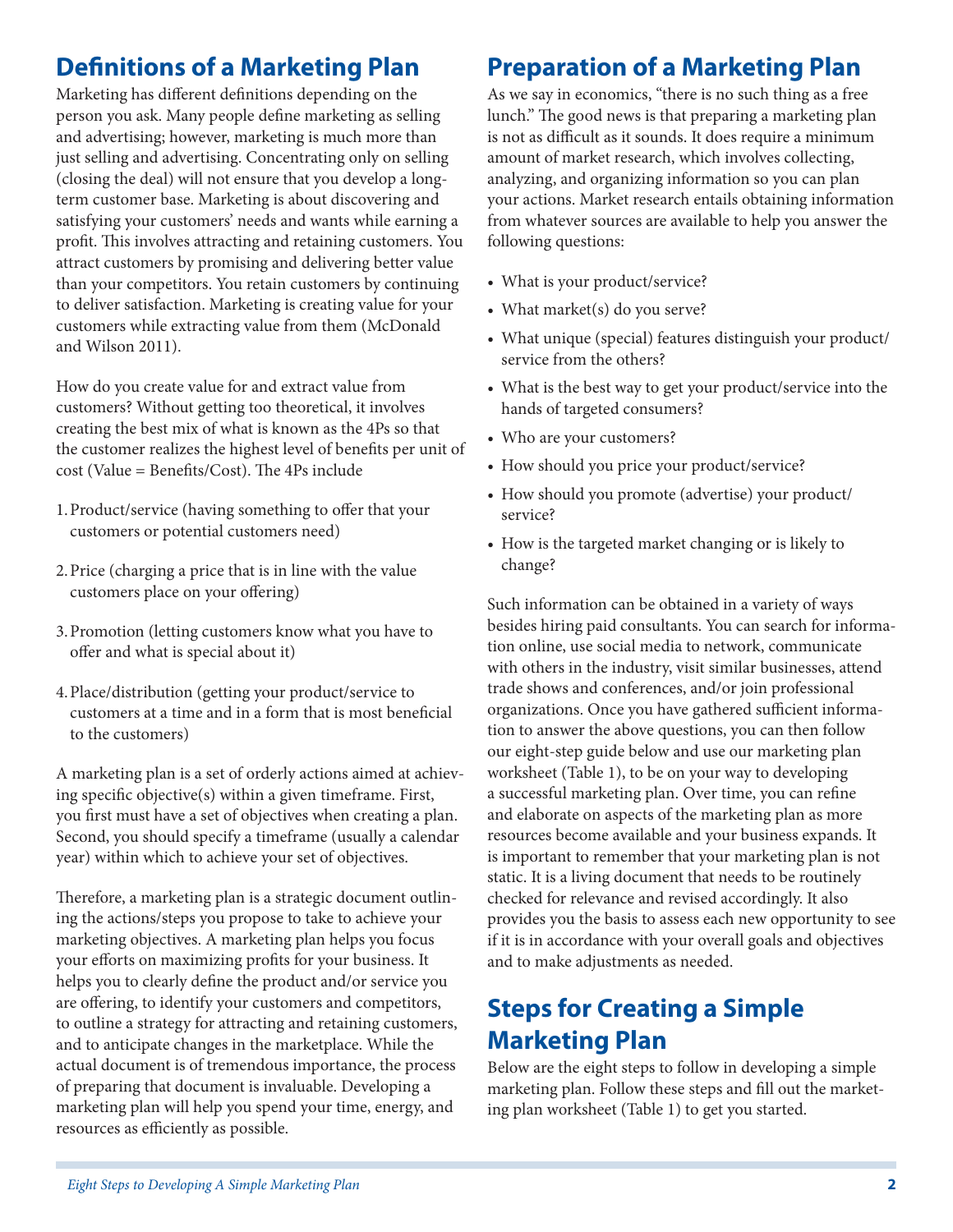#### **Step 1: State your marketing objectives**

Perhaps you would like to increase awareness of the product or service you provide, increase sales and revenues by a certain percentage, and/or increase the number of customers who purchase your product or service. For example, your objective(s) could be to increase sales by 10 percent by the end of next year, sell 50 more boxes of your product, sell 10 percent of what you produce directly to consumers, or participate in at least one trade show.

- **TIP: Be realistic about your marketing objectives; make sure they are specific and quantifiable so you can measure your progress toward achieving them**
- **TIP: Your marketing objectives can be expressed in terms such as sales dollars, sales units, market share, distribution levels/channel, and awareness**
- **TIP: Try to limit the number of marketing objectives to less than four; two is ideal for most companies**

#### **Step 2: Identify demographics of your target market**

One way to determine your customer demographics (e.g., age, sex, profession, income level, education level, residency, individual or business, etc.) is to write a description of your target audiences. Once you have done so, focus on only those customers who are most likely to purchase your product or service. As your business and resources grow, you can focus on a wider segment of the overall market.

- **TIP: The target market is a group of customers (people or firms/packinghouses) for whom your marketing effort is intended; your target choice will determine your production and marketing practices, not vice versa**
- **TIP: A target market is not simply whoever is buying, or will buy, your products; rather it consists of the individuals or businesses you identify as your** *most desirable customers*

#### **Step 3: Identify your competition**

There are several ways to go about identifying the competition. One way is to identify other farm businesses that are offering somewhat similar products or services to the customers you are targeting and within your price range. Once you have identified your competitors, analyze two to four such businesses by answering the following questions. How are these businesses doing in terms of sales and demand for their product/service? What are the similarities and dissimilarities between your product/service and theirs? What are some of your competitors' strengths and

weaknesses? What do the customers think about your competitors' product/service? Can you capitalize on some of your competitors' weaknesses? How can you create better value for your customers? What pricing strategies are your competitors using? Can you improve on their strategies?

• **TIP: Select a set of competitors and identify their strengths and weaknesses. How do they promote their product? What is their pricing strategy? Is there anything unique or special about their products?**

#### **Step 4: Describe your product/service**

A product may be a commodity or service, or both. What products/services are you offering? How is what you offer different from your competitors' product or service? How do customers perceive the benefits of the product/service you are providing? What do customers perceive as the special features of your product/service?

Other questions to keep in mind when defining your product/service include the following: Can you appeal to environmentally conscious or health-conscious customers? How are you going to present your product/service to customers? Is there an increase or decrease in the supply of your product/service on the market?

- **TIP: Remember that without customers your business is out of business; it is important that you give your customers a reason to buy your product and to remain loyal (long-term, repeat customers)**
- **TIP: Always aim to produce what you can sell rather than sell what you can produce**

#### **Step 5: Define place (distribution strategy)**

When we talk about place, we are thinking about more than just the physical location of a business; place also includes how you plan to get the product/service into the hands of your customers (the place they need it). To do this, you need to answer the following questions: How widely do you plan to geographically distribute your product/service (e.g., locally, in-state, multi-state, nationally, internationally)? Are you going to be selling directly (direct marketing) to customers? (Direct marketing includes community supported agriculture (CSA), home delivery, farmers' markets, mail order and internet sales, pick your own (U-pick), and roadside stands.) Are you going to be selling indirectly (intermediary marketing) to packing houses or retailers?

• **TIP: Consider your product distribution plan and determine the best type of packaging**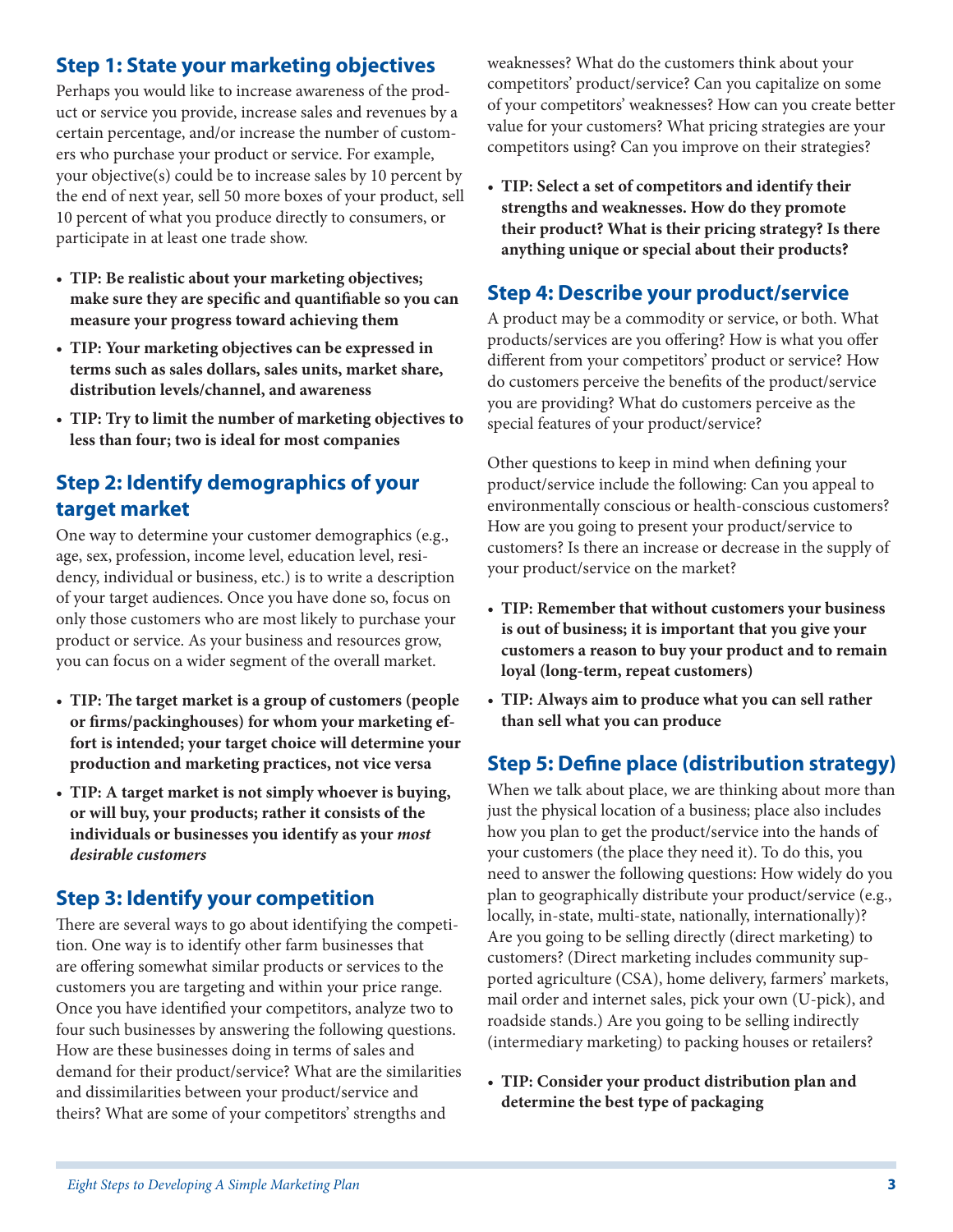• **TIP: Packaging serves to protect and preserve your product and to advertise and differentiate your product**

#### **Step 6: Choose your promotion strategy**

Promotion refers to the entire set of activities that inform people about your product/service. Promotion induces customers to prefer your product/service over those of your competitors. Promotion is simply how you get people to know about the product/service you provide. It deals with how and what you want to communicate to customers/ buyers. Several tools can be used, including mass media (radio, television, internet, newspapers, magazines, yellow pages, billboards, etc.), direct mail, personal contacts, trade associations, and social media (Facebook, Twitter, Pinterest).

You also need to identify the amount of resources (human and capital) you can set aside for your promotions.

• **TIP: Social media is one of the most cost-effective means of promoting your business**

#### **Step 7: Develop a pricing strategy**

There are several pricing strategies such as cost-oriented pricing, flexible pricing, and relative pricing. Cost-oriented pricing strategy involves setting your price at a certain percentage level, say 25%, above your production cost. Flexible pricing strategy is where you vary the price depending on the buyer or time (e.g., time of year). Relative pricing strategy is simply using the prevailing market price to set your own price whether it is above, below, or at the same price. No matter which pricing strategy you use, you need to be aware of the following: What are the pricing strategies used by your competitors? What is your cost of production?

Typically, your price should be based on the prevailing market prices and your costs. It should cover your full cost of production and include a profit. You can do simple market research to learn about what prices customers would be willing to pay and what prices your competitors are charging.

• **TIP: To get the maximum price, try to schedule production when there is limited competing supply**

#### **Step 8: Create a marketing budget**

Since you do not have unlimited resources, it is best to identify how much time and money you want to allocate to marketing.

• **TIP: Estimate how much it will cost for any marketing strategy you propose in your marketing plan and stick to your budget (e.g., if you plan to participate in a trade show, estimate the costs for traveling, marketing materials, and booth rental)**

### **Summary and Concluding Remarks**

Components of a marketing plan may vary, but most should contain the following components:

- 1. Executive Summary
- 2. Your Goals/Objectives
- 3. Your Business
- 4. Your Customers
- 5. Your Competitors
- 6. Your Product or Service
- 7. Your Distribution Strategy
- 8. Your Promotion Strategy
- 9. Your Pricing Strategy
- 10. Your Marketing Budget

To market your product or service effectively, you must identify your customers, know their needs and wants, and satisfy those needs and wants. Developing a simple marketing plan is not as time consuming and expensive as you may believe. While a marketing plan is not the sole factor in ensuring success for your business, it will greatly increase the likelihood that your business remains relevant and has the greatest chance of succeeding. Using our eight-step guide and marketing plan worksheet provides an easy way to get started.

### **References**

Guidry, K. 2013. Marketing risk: Current issues for risk management. Southern Extension Risk Management Education Website. University of Arkansas, Little Rock, AR. <http://srmec.uark.edu/Publications.html>.

McDonald M, and H. Wilson. 2011. *Marketing Plans: How to Prepare Them, How to Use Them*. West Sussex, UK: Wiley and Sons.